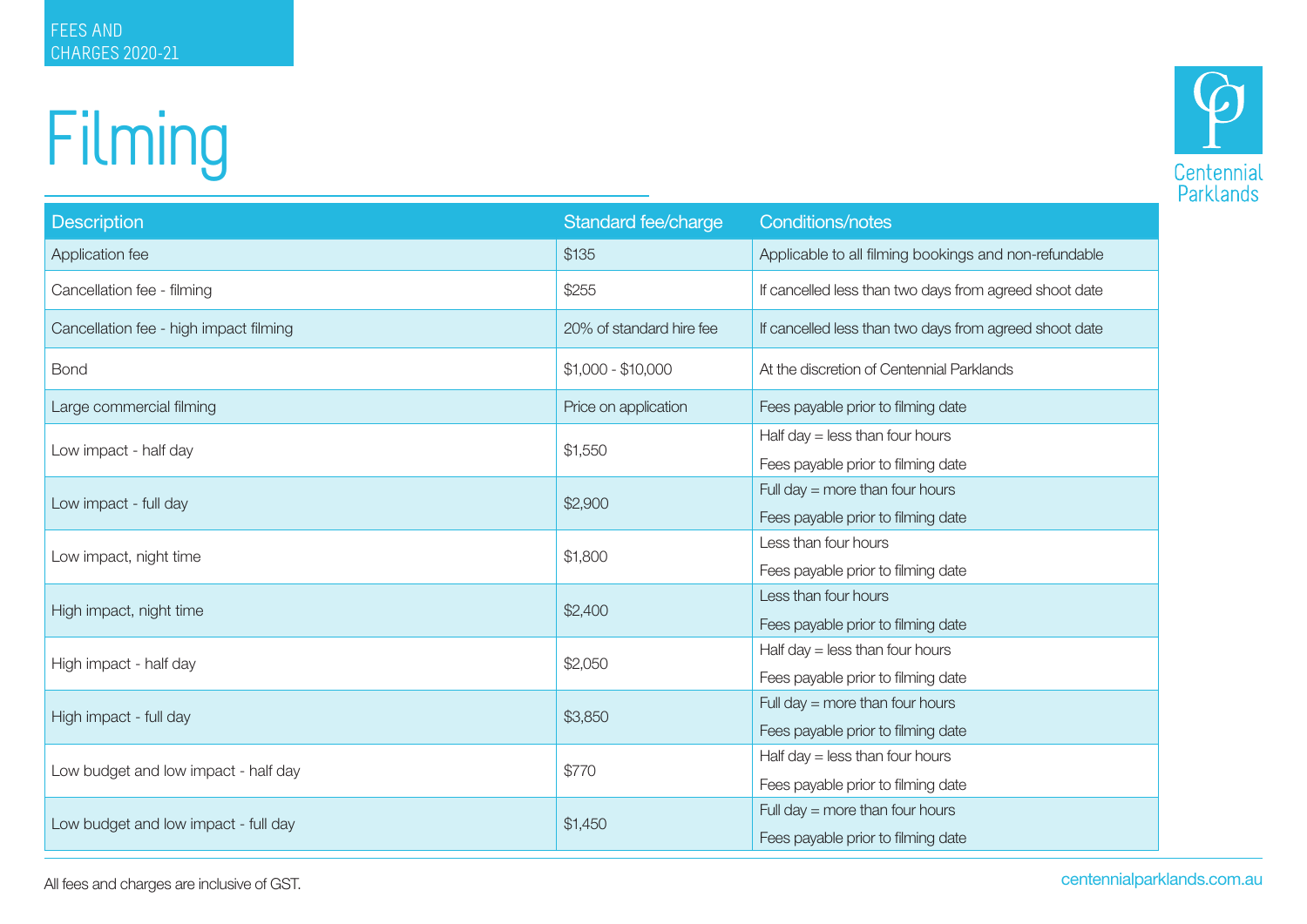## Photography



| <b>Description</b>                | Standard fee/charge | <b>Conditions/notes</b>                                |
|-----------------------------------|---------------------|--------------------------------------------------------|
| Cancellation fee - photography    | \$75                | If cancelled less than two days from agreed shoot date |
| Low impact - half day             | \$520               | Half day $=$ less than four hours                      |
|                                   |                     | Fees payable prior to photography date                 |
| Low impact - full day             | \$775               | Full day $=$ more than four hours                      |
|                                   |                     | Fees payable prior to photography date                 |
| Low impact, night time            | \$1,250             | Less than four hours                                   |
|                                   |                     | Fees payable prior to photography date                 |
| High impact - half day            | \$1,250             | Half day $=$ less than four hours                      |
|                                   |                     | Fees payable prior to photography date                 |
| High impact - full day            | \$1,750             | Full day $=$ more than four hours                      |
|                                   |                     | Fees payable prior to photography date                 |
| High impact, night time           | \$1,750             | Less than four hours                                   |
|                                   |                     | Fees payable prior to photography date                 |
| Professional Portrait Photography | \$135               | Less than 2 hours, low impact                          |
|                                   |                     | Non-exclusive site booking                             |

All fees and charges are inclusive of GST.